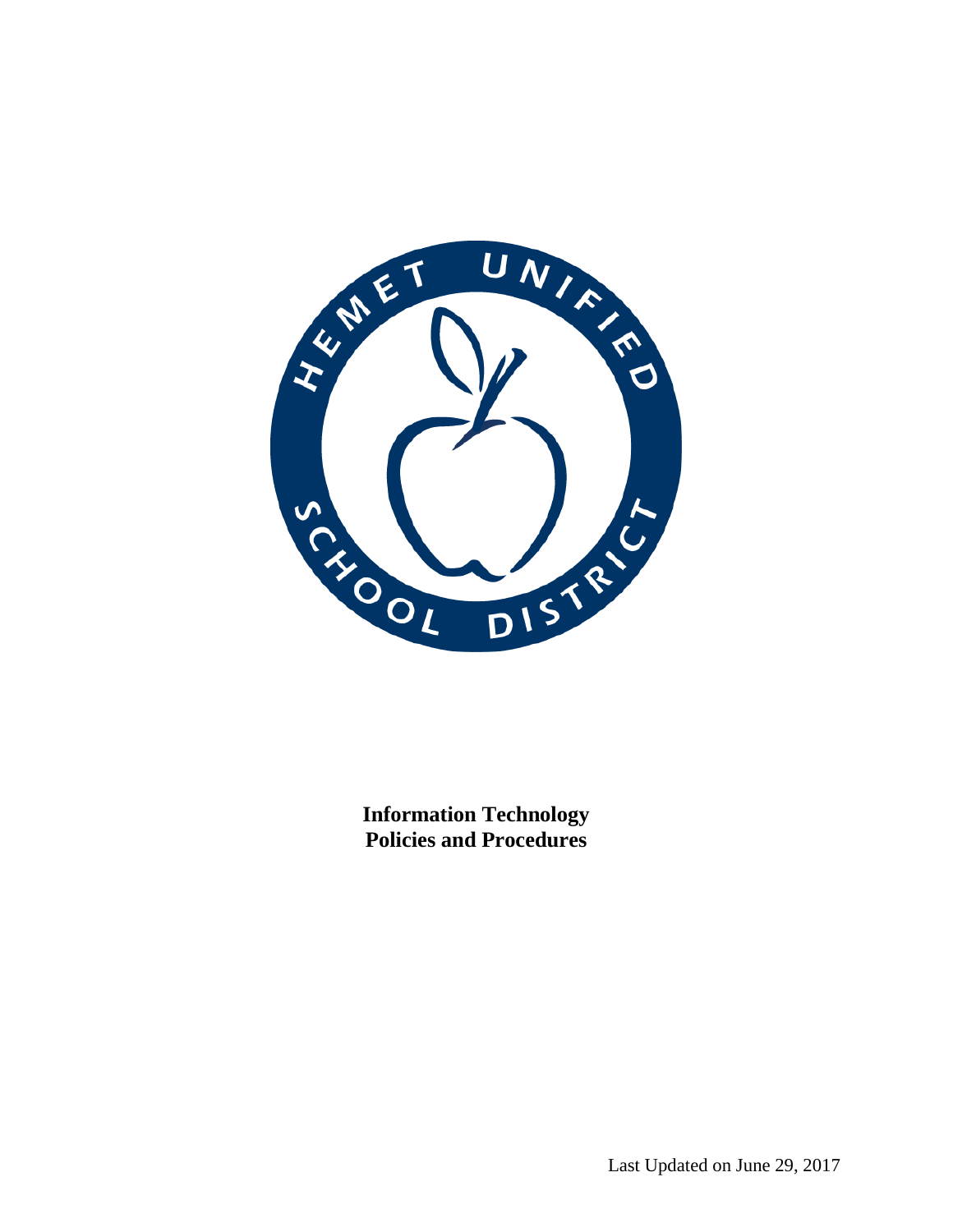# **Table of Contents**

| L.    |  |
|-------|--|
| П.    |  |
| III.  |  |
| IV.   |  |
| V.    |  |
| VI.   |  |
|       |  |
|       |  |
|       |  |
|       |  |
|       |  |
|       |  |
| VII.  |  |
|       |  |
|       |  |
| VIII. |  |
| IX.   |  |
| X.    |  |
| XI.   |  |
| XII.  |  |
| XIII. |  |
| XIV.  |  |
|       |  |
|       |  |
| XV.   |  |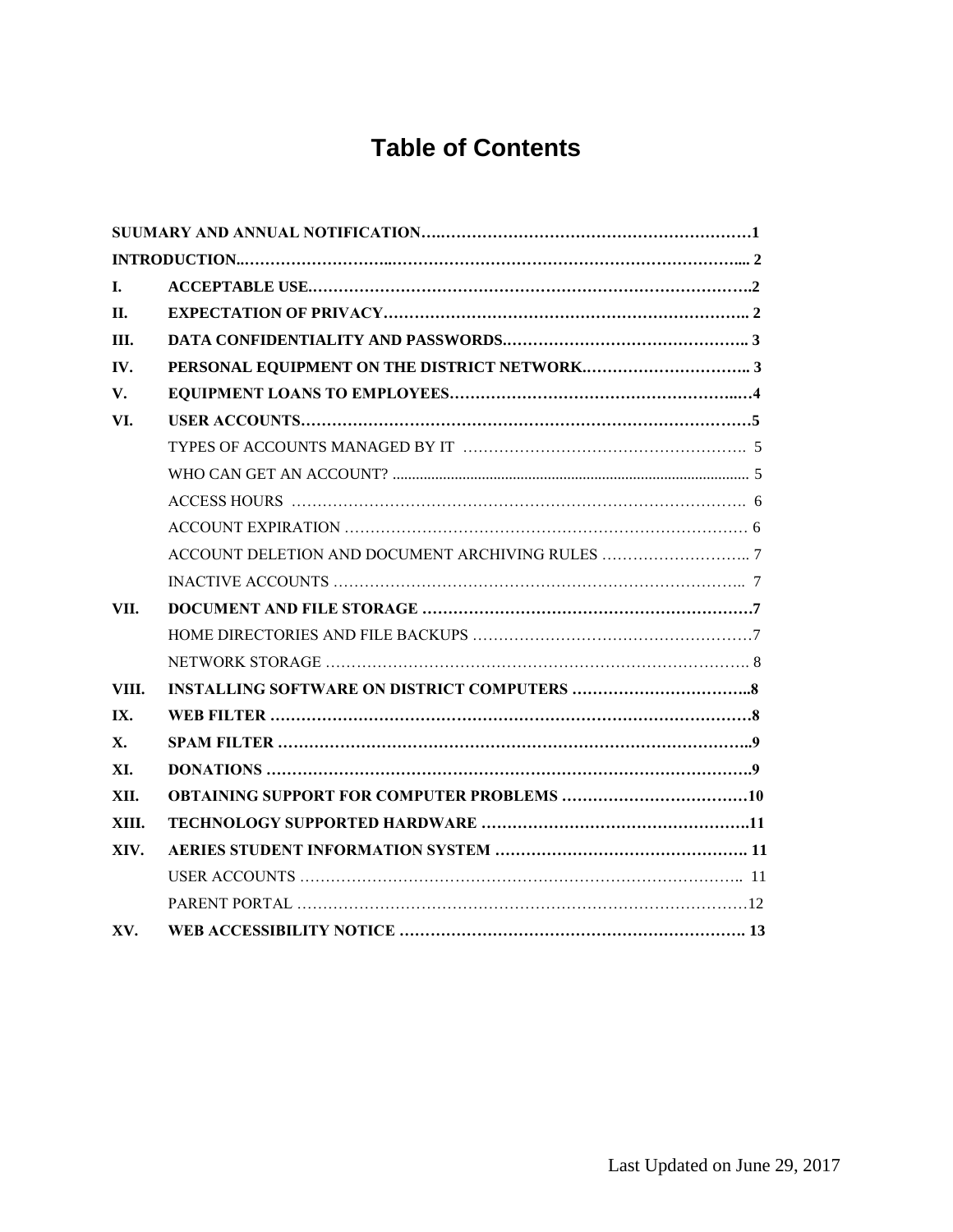## **Summary and Annual Notification**

The purpose of this document is to inform users of HUSD computer and network resources about policies and procedures in place affecting the use of such technology. This page (only) is to be included in the annual notification to all employees and students, with a reference to the full document posted on the District's web site (http://www.hemetusd.org/ourpages/IT/IT Policies and Procedures.pdf) By signing the annual notification receipt form, users acknowledge the following:

#### **Acceptable Use:**

The purpose of using the Internet in our school system is to support research and education by providing access to unique resources and the opportunity for collaborative work. The use of on-line services must be in support of education and research and consistent with the educational objectives of the Hemet Unified School District. Transmission of any material in violation of school policy or any U.S. or state regulation is prohibited. This includes, but is not limited to: copyrighted material, threatening or obscene material, and material protected by trade secrets.

#### **Expectation of Privacy:**

All communications and information accessible via the network should be assumed to be property of Hemet Unified School District and subject to district guidelines and policies.

#### **Data Confidentiality and Passwords:**

All users are responsible to maintain the confidentiality of records and information, both for students and for staff. Do not share your password with anyone. Do not use another individual's account. Attempts to log onto the network as anyone but yourself may result in cancellation of user privileges and disciplinary action. Students may not access a device logged in under a staff user account in such a way that a student may access data or services intended for staff use only.

#### **Personal Equipment on the District Network:**

The use of any unauthorized personal devices or network equipment on the HUSD network is prohibited. Personal devices may be connected to the HUSD provided guest wireless network if one is available.

### **Equipment Loans to Employees:**

The staff member will be financially responsible for damage or loss to loaned equipment while the equipment is away from the site. Also, the loaned equipment may only be used for school-related tasks, and it may not be used for personal reasons.

#### **Document and File Storage:**

Documents and files of a personal nature may not be stored on the network resources provided by the district. In addition, users are responsible to abide by all laws and regulations regarding copyright and intellectual property, and they are solely responsible for any copyright violations.

### **Installing Software & Hardware on District Computers:**

To help maintain the integrity of our network and computers, ONLY "district approved" hardware or software is allowed on the network or district computers. DO NOT attempt to install any hardware or software on your own, always contact the Help Desk.

### **Web and SPAM Filter:**

HUSD has a web filter in place to ensure students/employees are not visiting inappropriate web sites. Google (Gmail) has a SPAM filter that filters e-mails based on sender address and content. The filter will block any e-mails from known SPAM sources or with content that includes words found in sales messaging, etc.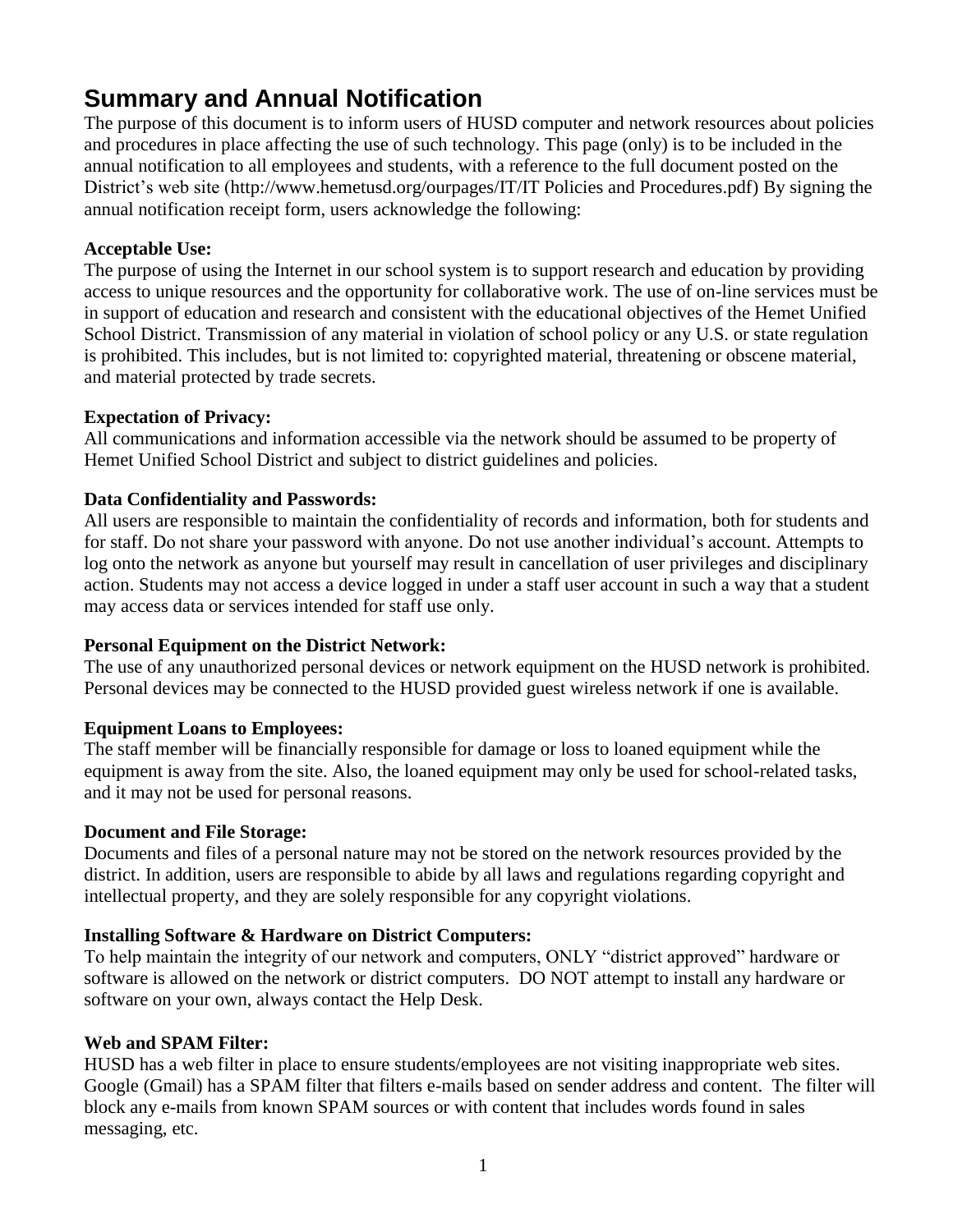## **Introduction**

The District offers employees, students, and district collaborators (on MOU/contract) access to the District's computer network and the internet. The policies and procedures described below apply to employees and students granted network and Internet access by the District. For the District to continue to make network and Internet access available, students and staff must behave appropriately and lawfully. By using the network and application account(s) issued to you, you acknowledge that you will abide by all applicable District policies and procedures, laws, IT Policies and Procedures, and / or site or department rules.

If you or anyone you allow access through your account (itself a violation of District Policies) violates any applicable District policies and procedures, laws, IT Policies and Procedures, and / or site or department rules, your access may be denied or withdrawn. In addition, you may be subject to disciplinary action, criminal prosecution, or both.

All communications and information accessible via the network should be assumed to be property of Hemet Unified School District and subject to district guidelines and policies.

## **I. Acceptable Use**

The purpose of using the Internet in our school system is to support research and education by providing access to unique resources and the opportunity for collaborative work. The use of on-line services must be in support of education and research, and consistent with the educational objectives of the Hemet Unified School District. Transmission of any material in violation of school policy or any U.S. or state regulation is prohibited. This includes, but is not limited to: copyrighted material, threatening or obscene material, and material protected by trade secrets."

## **II. Expectation of Privacy**

All activities on district electronic resources are subject to monitoring. Employees, students and district collaborators acknowledge this by signing the appropriate Electronic Information Resource User Contract. In addition, the IT department has implemented the following login banner for all standard computer systems, which must be acknowledged by the user prior to logging on.

"Welcome to the Hemet Unified School District Network.

This banner serves as a reminder for all computer users to adhere to the Acceptable Use Policy. Please use the network appropriately at all times for school and business purposes only.

As an employee of Hemet Unified School District, you are required to be aware of and abide by the Acceptable Use Policy.

The Acceptable Use Policy per BP/AR 6163.4 was signed and/or received by all Hemet Unified School District employees and students.

Thank You"

In addition, electronic documents and communications are District records. As such, they may be subject to Public Information Act requests and may be subpoenaed in case of litigation.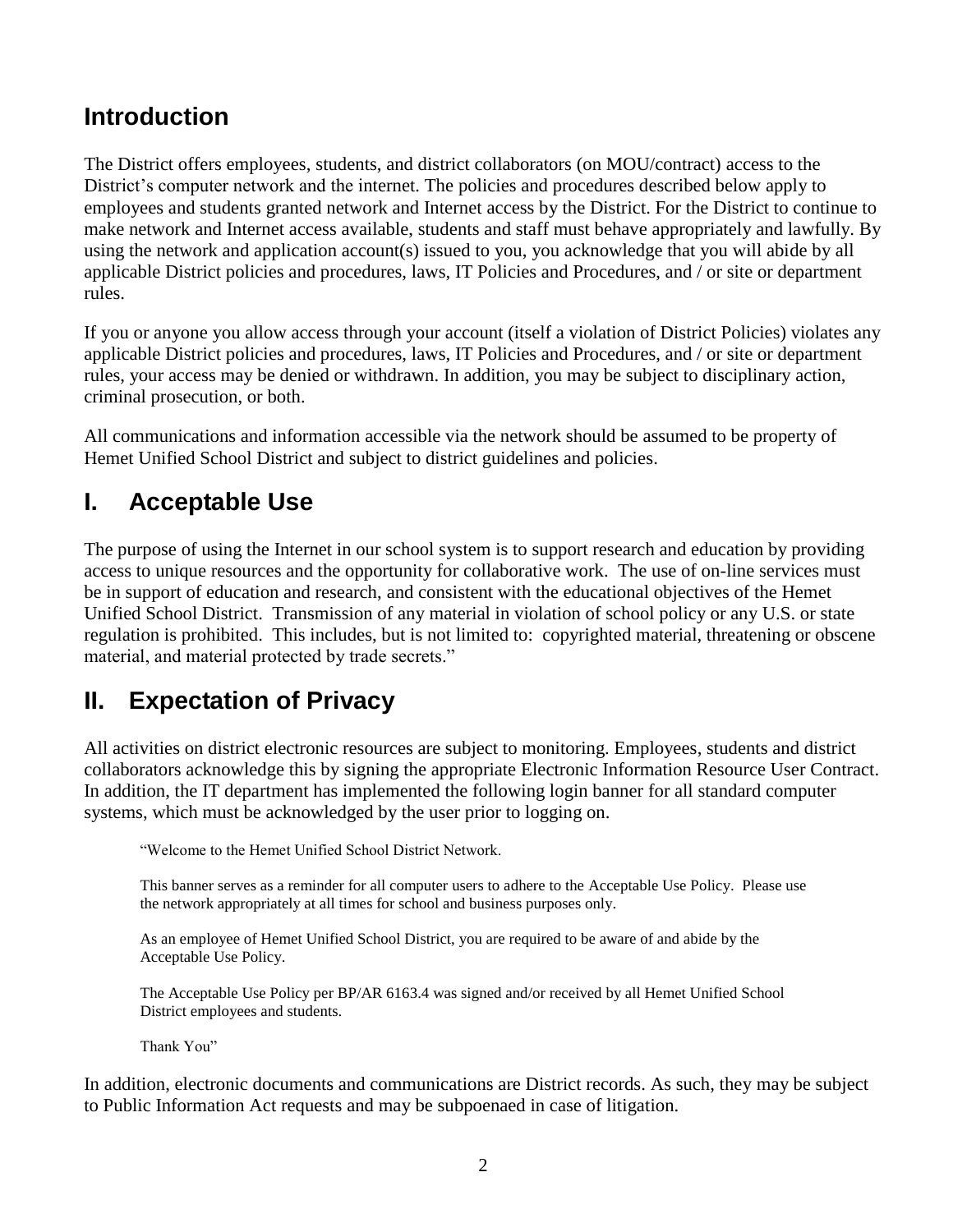# **III. Data Confidentiality and Passwords**

All users are responsible to maintain the confidentiality of records and information, both for students and for staff. User passwords are critical in maintaining the integrity and confidentiality of systems, applications, and information. Per the Acceptable Use Policy users shall:

- Logon to systems and applications only when using those systems and applications.
- NOT leave their computer unattended or unlocked.
- Logout and shut down their computer at the end of their work /school day.
- Access systems and information only under their user account.
- NOT allow students to use systems, applications, and information, unless students are using their own login credentials or other appropriate login account.
- NOT share passwords with other users
- NOT write down user names and / or passwords (IT staff can help with forgotten passwords).
- NOT allow other users access to systems, applications, and information, unless those users are authorized to do so and are using their own login credentials.
- NOT reveal personal addresses or phone numbers or other personal information of students or colleagues.
- NOT use the network in such a way that you would disrupt the use of the network by other users.

Users are required to change passwords at regular intervals. We strongly discourage users from writing down passwords for future reference.

## **IV. Personal Equipment on the District Network**

HUSD provides secured network access as well as guest network access. The guest network access provides filtered Internet access only.

HUSD provides guest network access for mobile personal devices such as laptops and tablets. This guest access is only available via a designated guest wireless network. There is no hard wired guest access and therefore personal devices should not be connected to any data wall jack. Any personal devices accessing the HUSD guest network or cellular networks MUST conform to the HUSD Acceptable Use Policy.

The use of any personal computers or network equipment on the HUSD secured network is prohibited. This includes, but is not limited to:

- Desktop computers
- Laptops
- Tablets
- Wireless access points
- Routers
- Switches/Hubs
- Multimedia equipment
- Security equipment/cameras
- Any network capable devices

The introduction of unmanaged or improperly configured devices can pose a serious risk to the security of the District network and the integrity of the data we maintain. Wireless access points and routers are also serious threats to network integrity. They can potentially allow unauthorized wireless connections to our network, even from outside the campus, and bypass our security measures. Due to this extreme risk, any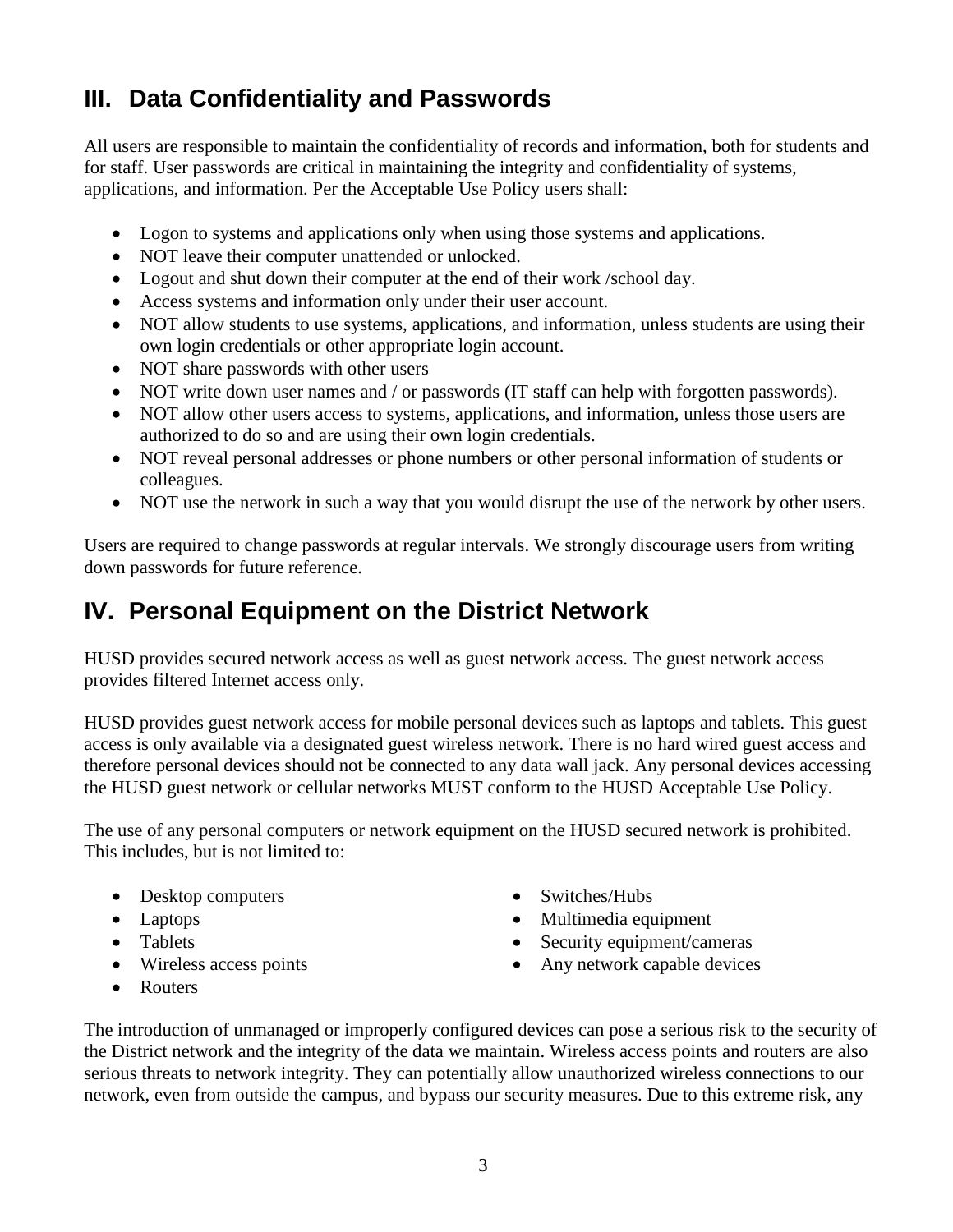unauthorized access points, routers, switches, or other devices functioning in such a manner as to affect network connectivity or security are subject to immediate confiscation.

# **V. Equipment Loans to Employees**

As the use of mobile devices proliferates throughout the District, it is important for the sites to maintain accurate account of equipment that users may be taking home with them. School sites are responsible to check equipment out and in, and to obtain the appropriate signatures from staff members.

Please keep in mind the following:

- The District / sites do not purchase accidental damage or loss protection for mobile devices. The staff member will be financially responsible for equipment damage or loss while the equipment is away from the site.
- Staff may not load any programs or software on the devices other than programs for which the District or the site owns a license for and has been previously approved for use though the software approval process.
- The devices must be brought in to the office / classroom and connected to the District network on a regular daily or weekly basis. This is necessary to ensure that systems are kept up to date, including anti-virus and anti-spyware definitions, software updates, and user and computer policies.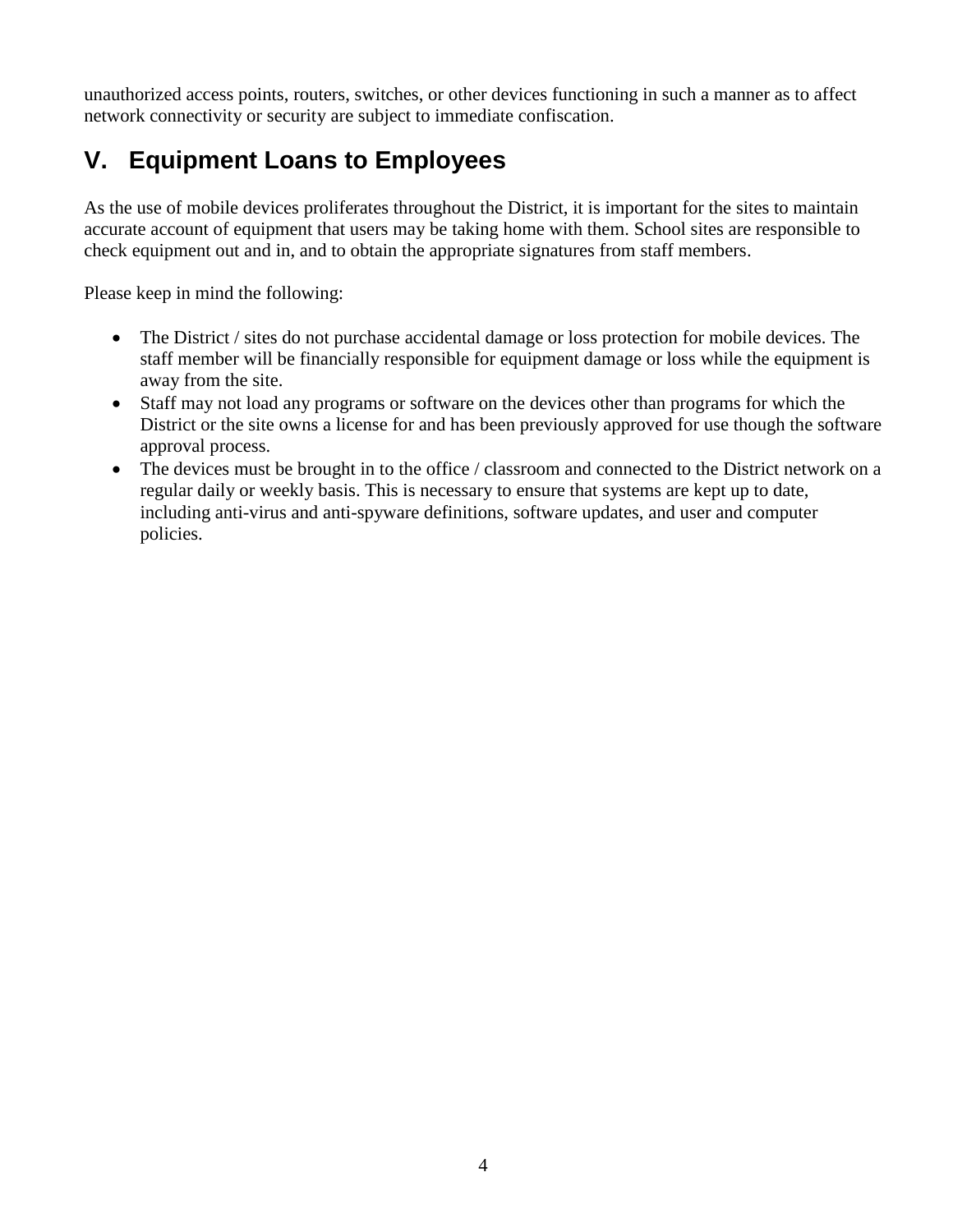## **VI. User accounts**

### *Types of Accounts Managed by IT*

The IT Department creates, manages, and updates the following types of accounts:

- Network accounts. These user names and passwords are used to access the local computer and resources on the District networks, including home directories and shared resources.
- Aeries accounts. These accounts are used to access the District's student information system.
- Email accounts. These accounts are used for e-mail and calendaring.

The following are some of the accounts that are NOT managed by IT. All inquiries regarding these accounts should be directed to the appropriate department.

| <b>System or Application</b>  | Description                     | <u>Accounts managed by</u>      |
|-------------------------------|---------------------------------|---------------------------------|
| All The Right Type Online     | Typing Tutor online             | <b>Professional Development</b> |
| Apex                          | <b>Online Credit Recovery</b>   | Site coordinator                |
| Benefit Bridge                | Benefit system                  | <b>Benefits Department</b>      |
| Bluebear SchoolBooks & Tracks | Accounting system               | <b>Fiscal Services</b>          |
| Compass Learning              | Student performance and testing | <b>Professional Development</b> |
| Destiny                       | Library / textbook system       | District Librarian              |
| Data Director                 | Student performance and testing | <b>Special Programs</b>         |
| Edlio                         | Site Web sites                  | Site coordinator                |
| eFT Web Field Trips           | Field Trip scheduler            | Transportation                  |
| <b>SBAC</b>                   | Student performance and testing | <b>Special Programs</b>         |
| Galaxy                        | Accounting system               | <b>Fiscal Services</b>          |
| Go Sign Me Up                 | Event registration system       | <b>Professional Development</b> |
| PowerSchool (Haiku)           | <b>LMS</b>                      | <b>Professional Development</b> |
| Keenan Safe School            | Safety system                   | <b>Safety Department</b>        |
| <b>MAP</b>                    | Student performance and testing | <b>Special Programs</b>         |
| OneSource                     | Purchasing system               | Purchasing                      |
| <b>STMath</b>                 | Student performance and testing | <b>STMath</b>                   |
| <b>School Dude</b>            | Work order system for M&O       | Maintenance & Operations        |
| <b>School Stream</b>          | Approval system                 | <b>Fiscal Services</b>          |
| Absence Management (Aesop)    | Employee attendance system      | <b>Human Resource</b>           |
| Talent Ed                     | <b>EVAL</b> system              | Human Resource                  |
| <b>Typing Pal</b>             | Typing Tutor online             | <b>Professional Development</b> |

### *Who Can Get an Account?*

For accounts managed by IT, the following chart shows who may be issued the various types of accounts. Keep in mind that staff accounts should be requested only when the type of access is necessary for the staff member's performance of their duties, and the request must be approved by the Human Resources Department or employee's supervisor or other administrator when appropriate. All new account requests must be sent via e-mail to the IT Help Desk (helpdesk@hemetusd.org) with the legal full name, site, title, and employee ID number.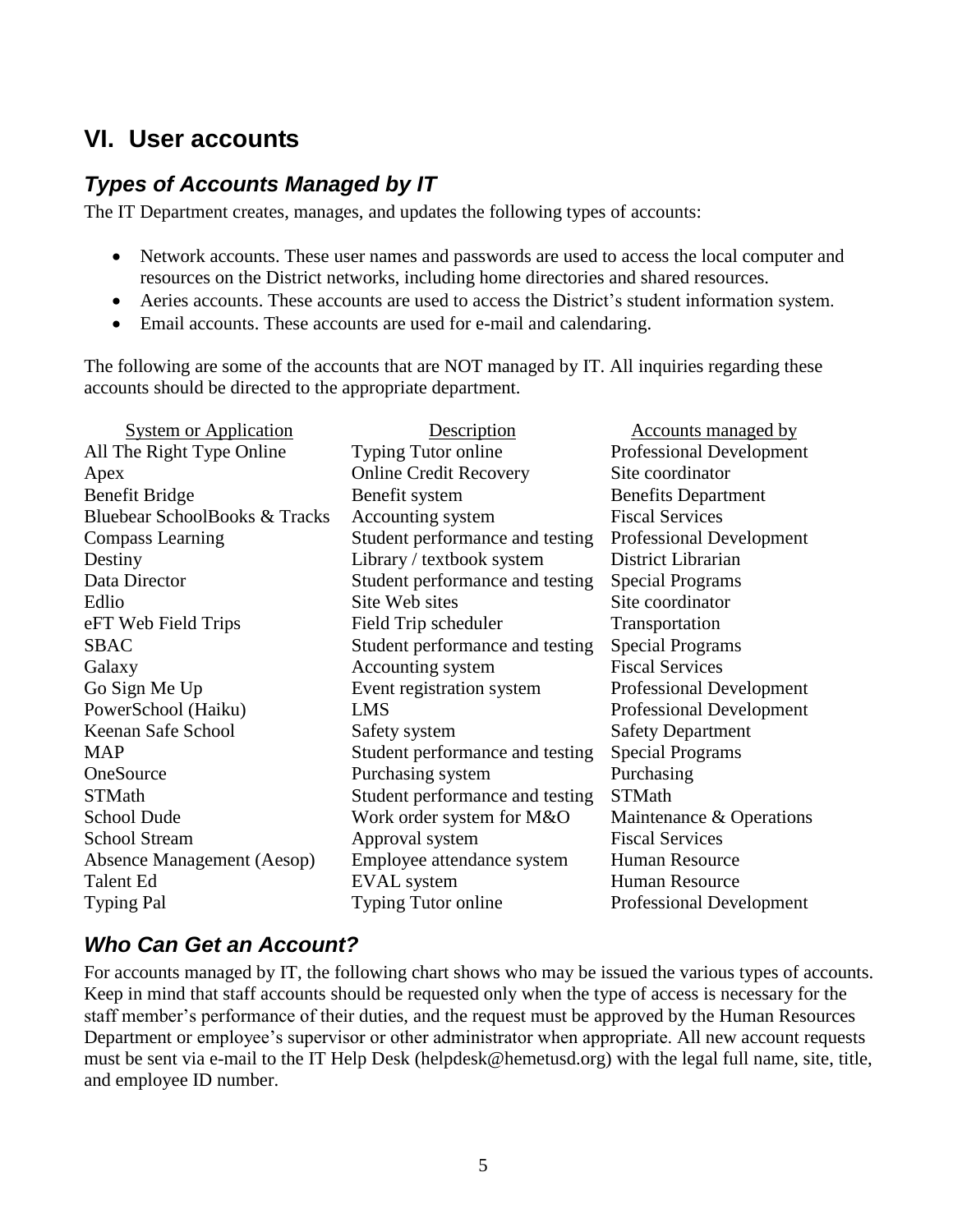Accounts will not be issued for non-employees of the District, unless specified below.

|                                                          | <b>Network</b> | <b>Aeries</b>  | Email          |
|----------------------------------------------------------|----------------|----------------|----------------|
| <b>Employees</b>                                         |                |                |                |
| Administrators                                           | Yes            | <b>Yes</b>     | Yes            |
| <b>Staff</b>                                             | Yes            | Yes            | Yes            |
| <b>Teachers</b>                                          | Yes            | Yes            | Yes            |
| Subs Long Term (30 days or more)                         | Yes            | Yes            | Yes            |
| Subs (less than 30 days)                                 | No             | No             | N <sub>o</sub> |
| <b>Students</b>                                          |                |                |                |
| Grades 9-12                                              | Yes            | Yes            | Yes            |
| Grades 6-8                                               | Yes            | Yes            | Yes            |
| Grades 3-5                                               | Yes (generic)  | Yes            | N <sub>o</sub> |
| Grades K-2                                               | Yes (generic)  | N <sub>0</sub> | N <sub>o</sub> |
| Other                                                    |                |                |                |
| <b>SRO/DA/Probation Officers</b>                         | Yes            | Yes            | Yes            |
| Contracted SpEd providers<br>working at the school sites | Yes            | Yes            | Yes            |

Accounts for other contracted providers, such as auditors, consultants, contractors, etc., may be created at the discretion of management as defined by MOU and/or contract.

### *Access Hours*

It is necessary to limit the access hours of certain systems and applications to allow for the successful backup of data and other nightly procedures. This limit also protects systems, applications, and information from unauthorized access after-hours. Access hour limitations are as follows:

| Employees                     | Monday—Sunday 5:00 AM—6:00 PM    |
|-------------------------------|----------------------------------|
| Students                      | Monday—Saturday 5:00 AM—6:00 PM  |
| Adult Ed Employees & Students | Monday—Saturday 5:00 AM—10:00 PM |
| E-mail                        | 24/7                             |

### *Account Expiration*

Due to the confidential nature of personal data contained within our network system and to protect HUSD from potential cyber-attacks and security breaches, the IT Department has developed an expiration policy for user accounts. The expiration of an account does not automatically delete the account. Expiration of an account prevents it from being used until appropriate action is taken by IT to either delete the account or remove the expiration. The expiration policy activates after a user account has been inactive for over 60 days.

It is highly recommended that once a staff receive an HUSD network and e-mail account, that staff needs to reset their password as soon as possible and to secure their new password. It is also highly recommended that staff access their e-mail account prior to the 60 days expiration policy. A good practice is to check your e-mail account at least once a month.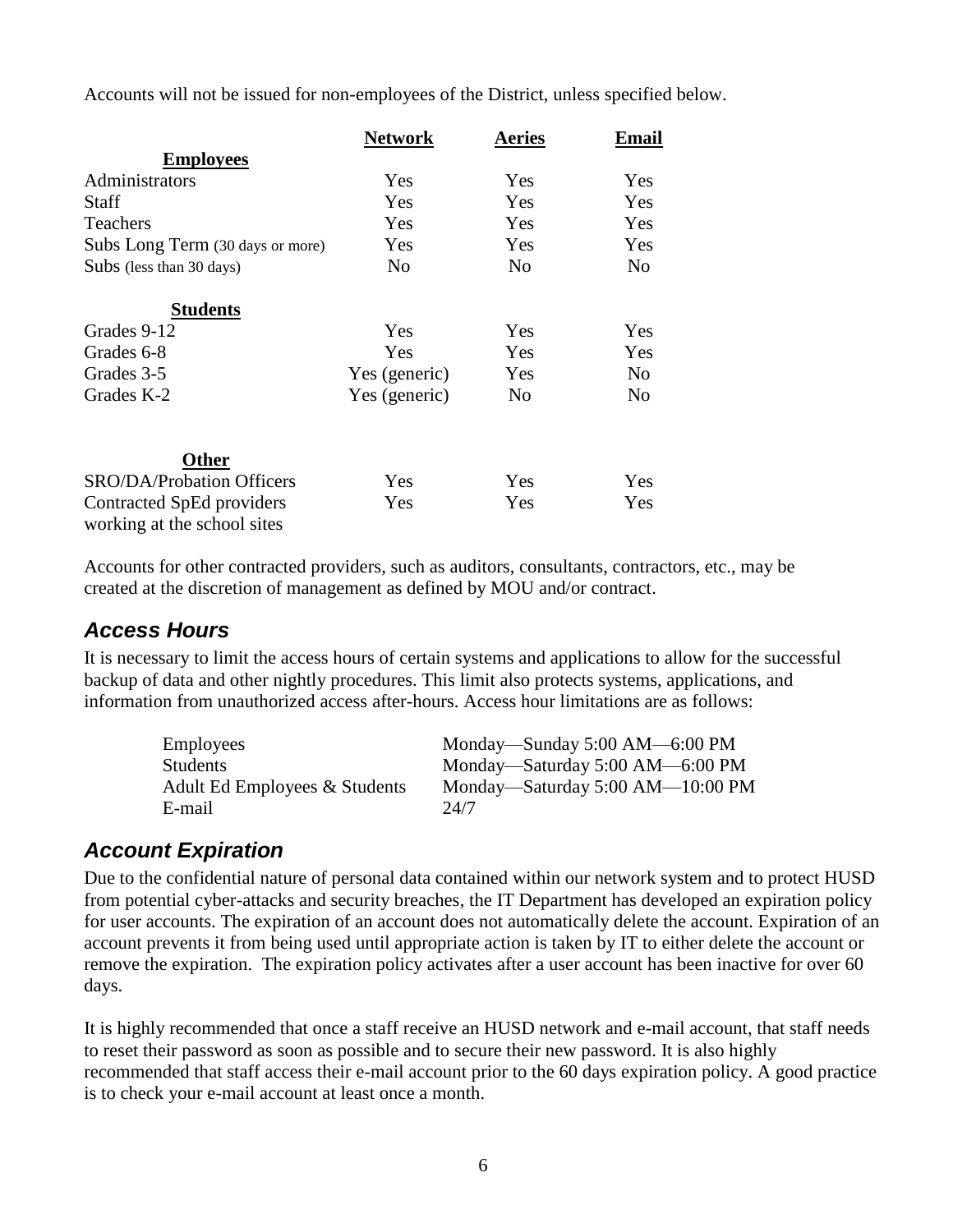All network and e-mail accounts will be expired as follows:

| Permanent employees                             | Upon termination of employment or if an<br>account is inactive for over 60 days                               |
|-------------------------------------------------|---------------------------------------------------------------------------------------------------------------|
| <b>Students</b>                                 | The end of the current school year                                                                            |
| Temporary employees or long-term<br>substitutes | The expected end date of their assignment, or<br>the end of the current school year, whichever<br>comes first |
| <b>Other</b>                                    | The expected end date of their assignment, or<br>the end of the current school year, whichever<br>comes first |

### *Account Deletion and Document Archiving Rules*

All expired employee accounts will be deleted no sooner than thirty days from the expiration date (for accounts inactivated after July 1, the deletion will occur no sooner than thirty days after the beginning of the new school year). This allows time to reactivate accounts that were expired erroneously or that should be reinstated for any other reason. Once an account is deleted, the user's home directory is archived and retained for up to six months. After that, all documents in the home directory are purged.

Student accounts for non-returning students are deleted over the summer, and their home directories are purged after 30 days.

## *Inactive Accounts*

Staff network and e-mail accounts are considered inactive when the user has not logged on using that account for at least sixty days (over the summer, accounts are deemed inactive when not used within the first sixty days of the new school year). The IT Department runs account activity reports on a regular basis to identify inactive accounts.

Inactive staff accounts are subject to being expired. Once an inactive account is expired, the account deletion and archiving rules will apply as described in the previous section.

# **VII. Document and File Storage**

### *Home Directories and File Backups*

The user's home directory is a location on a network resource where the user can save documents. Saving documents to the home directory serves two purposes: (1) allow the user access to his/her documents from another computer, and (2) protect the user's documents in case of failure or malfunction of his/her computer.

In addition to the user's home directory, some users may have access to shared storage to collaborate with others on the network.

Employees must be aware that any documents NOT stored in either the home directory or a shared folder will NOT be backed up. This includes documents stored on the local computer drives (including the desktop). In the event of equipment failure or malfunction, files stored on the local computer may be permanently damaged or lost. IT will only provide assistance in recovering files and documents stored in the employee's home directory or in other shared folders provided by IT.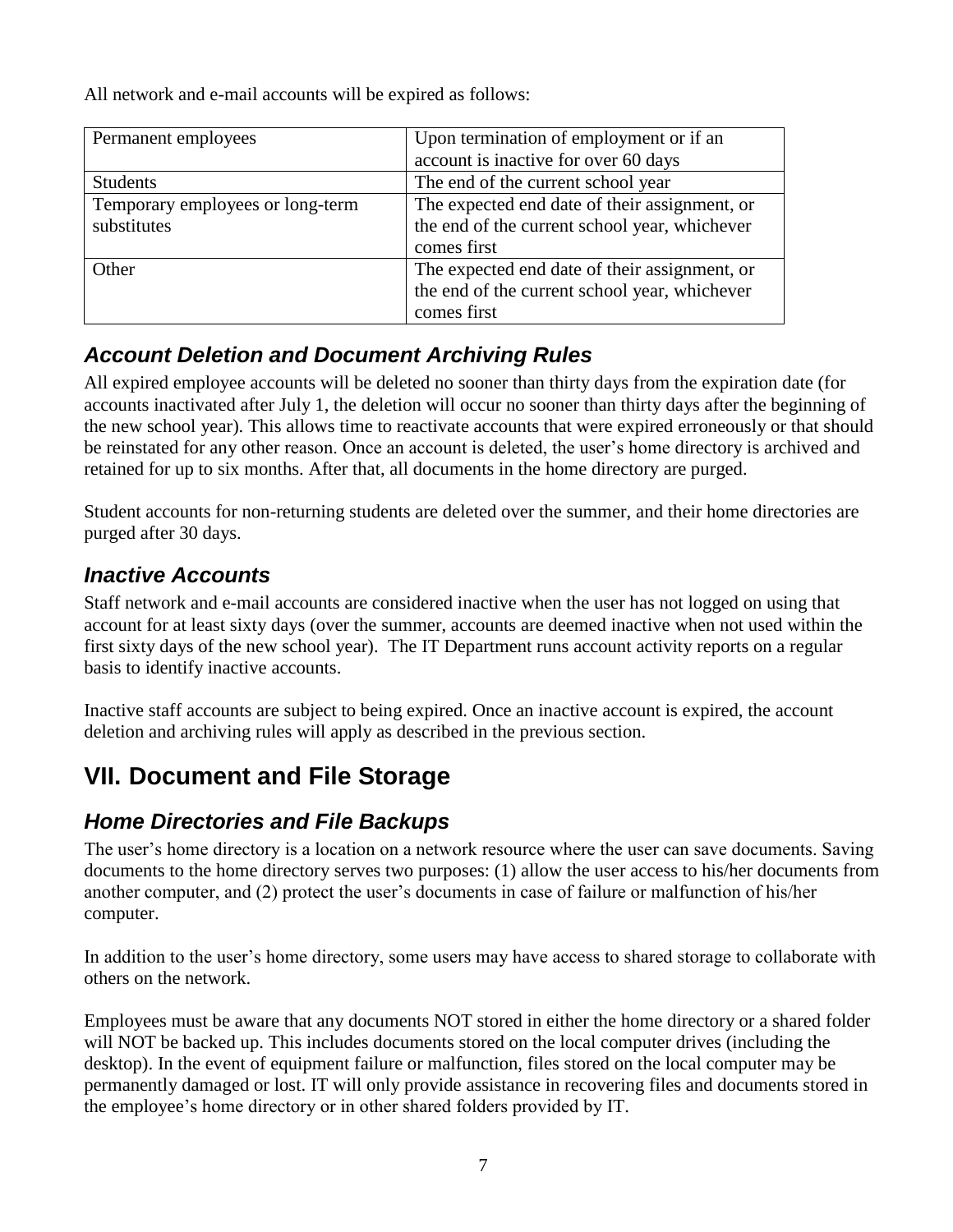### *Network Storage*

Because network storage space is finite, and adding network storage can be expensive, the following types of files or documents may NOT be stored in the user's home directory or any of the shared folders provided by IT and may not be included in nightly backups:

- Programs (e.g., executables [.EXE, .COM])
- Photographs, music and videos (unless necessary to perform the employee's duties or for instructional purpose, or for student use in class projects).
- Personal files of any kind

## **VIII. Installing Software on District Computers**

Before any program or software can be installed on a district, department, or school computer, the appropriate license must be obtained by the district, department, or school. Any software must be approved by the IT Department prior to its acquisition and installation. In addition, instructional software must be approved by either Educational Support Services or Student Support Services. In either case, the IT Department needs an opportunity to test the proposed program or software to make sure it is compatible with our environment. All software must be approved via a documented software approval process.

Users may not install programs and software on district, department, or school computers unless expressly authorized to do so, regardless of technical capability to do so. Users are responsible for observing [BP](http://www2.tvusd.k12.ca.us/policies/6000-6999/6162.6%20bp%20ess%20jap.pdf) and [AR](http://www2.tvusd.k12.ca.us/policies/6000-6999/6162.6%20ar%20ess%20jap.pdf) 6162.6 Use of Copyrighted Materials and any applicable laws and regulations regarding intellectual property.

## **IX. Web Filter**

Users acknowledge that the District cannot guarantee the accuracy of the information or the appropriateness of any material they may encounter using the Internet.

The District uses a filter appliance to control access to inappropriate web sites and web content. The purpose of this filter is to protect students and staff from harmful content, such as pornography or nudity. The filter is also used to enforce District policies and procedures regarding acceptable use.

While some sites may not be considered "harmful", they may still be blocked in order to preserve bandwidth or to focus the use of technology for instructionally appropriate purposes, or for use related to the business of the District.

Sites are sometimes incorrectly categorized as inappropriate. If you discover that a site you need for school or business related purposes has been blocked in error, contact the IT Help Desk.

Web browsing is logged by user and computer. This record includes, among other information, web sites visited, blocked requests, duration of visit, and bandwidth used. The appliance automatically authenticates users on supported machines in order to log browsing by user, rather than by machine. This authentication is transparent and happens through your network login.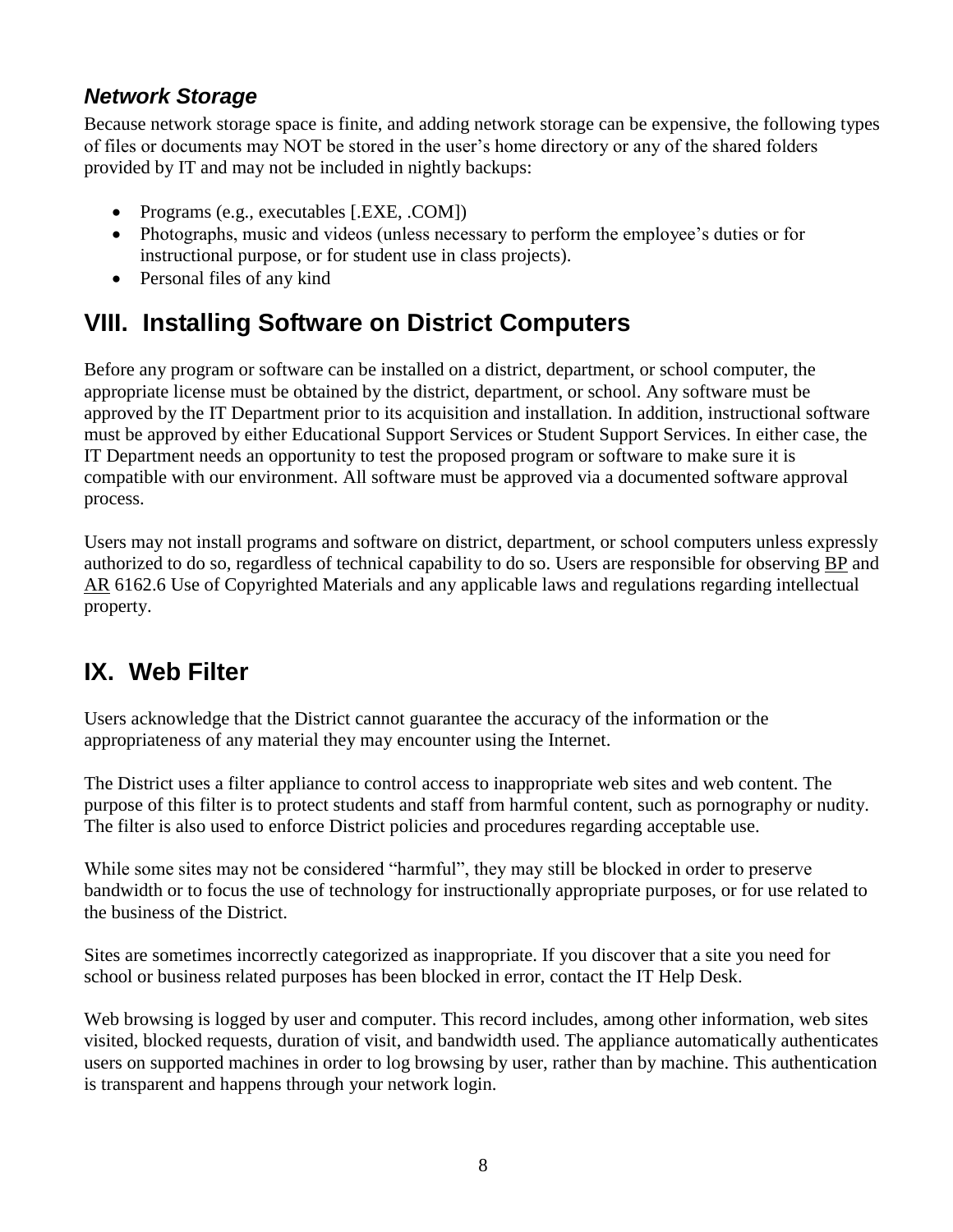It is a violation of District policy to attempt to use sites known as proxies, anonymizers, translators, or any other site or tool for the purpose of bypassing the District's established filter.

Under certain circumstances and under the direction of the Human Resources department, school site or district office administrators may request specific reports pertaining to employee or student internet activity and usage for evaluative or disciplinary purposes.

Periodically, the IT Department will review the Internet Access log. Any inappropriate access may be reported to the site administrator and/or Human Resource Department.

# **X. SPAM Filter**

HUSD does not manage the spam filter. Google (Gmail) controls SPAM Filtering, however Gmail users can Report SPAM email directly to Gmail SPAM Filters within Gmail.

# **XI. Donations**

The Hemet Unified School District welcomes and accepts suitable donations of computer equipment and peripherals.

A basic principle of controlling the Total Cost of Ownership (TCO) of technology in our schools is that the greater the standardization within our computer network, the lower the costs of operating it, in terms of the needs for technical support, parts inventory and staff development. (Please visit the [CoSN](http://www.cosn.org/) web site for more information regarding computers and networks in schools). This, along with the increasing requirements to properly dispose of computer equipment, and the associated cost, has resulted in the development of the following guidelines for computer donations:

- 1. The preferred method for donating computers to our schools is a monetary donation earmarked for the purchase of computer equipment that meets our established hardware and software standards. Schools may use the monetary donation to purchase new or refurbished equipment that meet our District standards.
- 2. If a monetary donation is not possible, the donated equipment needs to meet the following minimum requirements:

### **Dell OptiPlex 990 Desktop**

- Microsoft Windows 7 Professional
- Intel Core i5 Processor
- 120GB or larger SSD
- 8GB of RAM
- $\bullet$  10/100/1000 Network card
- Dual monitor support
- DVD  $+/-$  RW (optional)
- Dell 19" or larger LCD monitor
- Dell USB keyboard & Mouse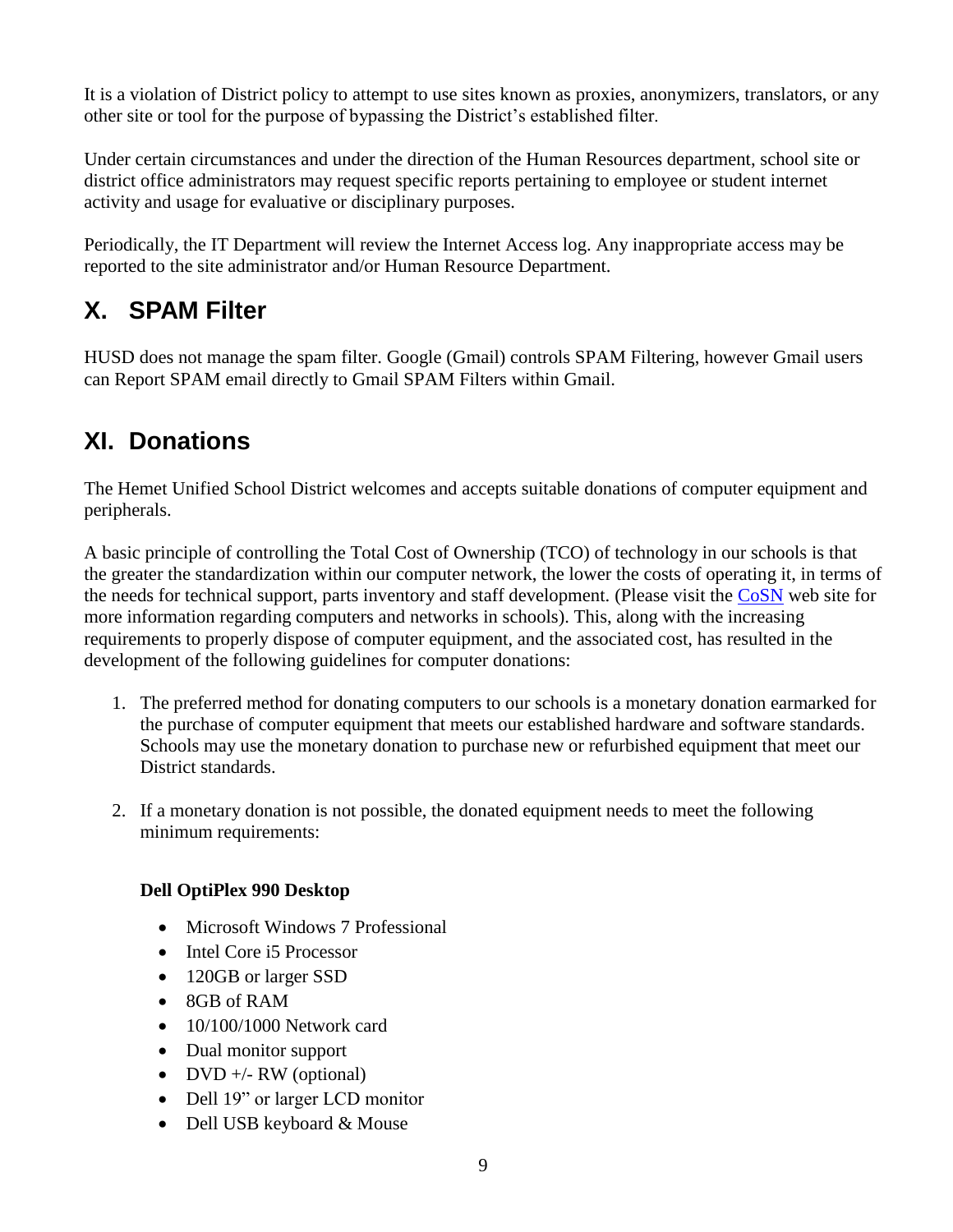#### **Dell Chromebook 11 3120, 3180, 3189**

- 16GB Internal Storage
- 4GB RAM
- Chrome OS version 57 or newer
- 3. For suitable donations, the school site must submit a purchase request for a license of the thencurrent version of Microsoft Windows OS and Microsoft Office Suite. If the computer does not meet the memory (RAM) requirement, the site must also submit a purchase request for the additional memory to bring the system up to the above level. Due to strict copyright laws regarding computer software and other intellectual materials, the donated computer hard drives must be fully erased.
- 4. Any computer donation that does not meet the above standard may be considered on a case-bycase basis under the following guidelines:
	- Equipment may not be connected to the school / district network.
	- Setup, support and maintenance of this equipment are the responsibility of the school.
	- The school site has outlined a specific use for the equipment as a standalone system (not connected to the network.)
	- The school site will submit a purchase request for all appropriate software licenses.

## **XII. Obtaining Support for Computer Problems**

There are currently two methods to obtain support for general computer problems in HUSD:

- 1. Contact IT Help Desk via email [\(helpdesk@hemetusd.org\)](mailto:helpdesk@hemetusd.org) to submit your support request. Please provide as much specific information as you can about the issue you are having.
- 2. Please contact the IT Help Desk by calling 765-5100 x.5580. To obtain the most efficient service please keep the following in mind:
	- Help Desk operating hours are Monday-Friday 7am-5:00pm.
	- We ask that the actual user who is experiencing the problem make the call, and from the problem computer. This allows us to troubleshoot (and often correct) the problem over the phone or by remote controlling the PC in question.
	- Please call ONLY the provided Help Desk number for assistance as those technicians are best equipped to answer most of the problems you may experience. Please do not "phone shop" to try to get assistance from another IT staff member.
	- If you are asked to leave a message, it means the technicians are helping other users please leave a detailed message with your name, site, problem, call back number and the best time to reach you. Please do not leave multiple messages.
	- If your site is experiencing an emergency/high priority issue, please notify your school office and they will contact IT directly.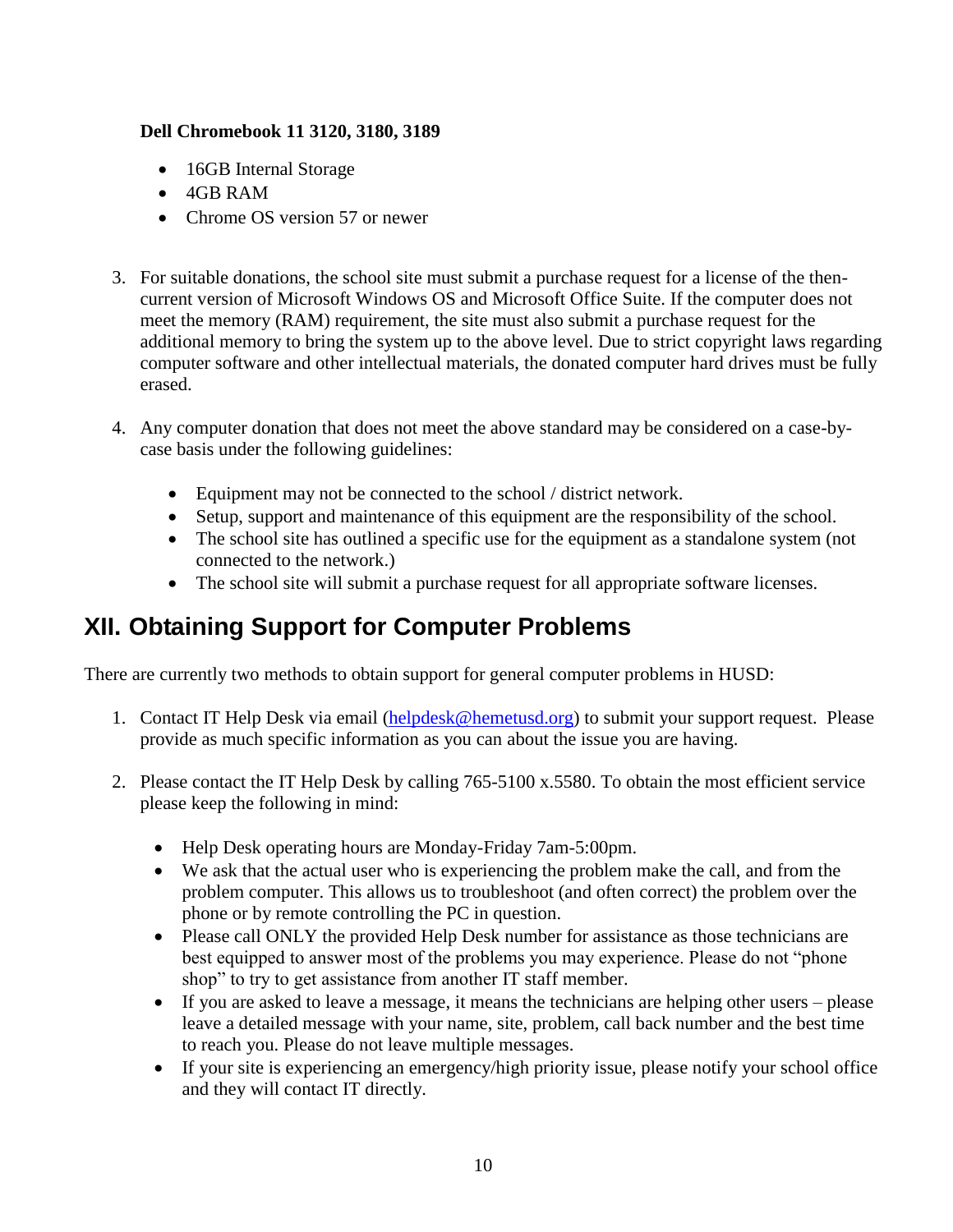# **XIII. Technology Supported Hardware**

IT Help Desk supports most hardware and troubleshoot most issues. The following list provides users a guide of Fully Supported, Partially Supported and Not Supported by IT Help Desk. This applies to District-owned devices only as we do not support personal devices.

| Desktops             | <b>Fully Supported</b>     | including monitor, keyboard, mouse and District approved software    |
|----------------------|----------------------------|----------------------------------------------------------------------|
| Laptops              | <b>Fully Supported</b>     | complete hardware and District approved software                     |
| Servers              | <b>Fully Supported</b>     | District servers                                                     |
| Network              | <b>Fully Supported</b>     | Network infrastructure equipment, data jacks and cabling             |
| <b>Access Points</b> | <b>Fully Supported</b>     | Wireless infrastructure equipment                                    |
| Printers             | <b>Partially Supported</b> | Setup, drivers, connection and troubleshoot. DO NOT REPAIR           |
| Scanners             | <b>Partially Supported</b> | Setup, drivers, connection and troubleshoot. DO NOT REPAIR           |
| Projectors           | <b>Partially Supported</b> | Setup, drivers, connection and troubleshoot. DO NOT REPAIR           |
| Doc Cameras          | <b>Partially Supported</b> | Setup, drivers, connection and troubleshoot. DO NOT REPAIR           |
| Tablets              | <b>Partially Supported</b> | Provide wireless access only; and network management/tracking.       |
| Chromebooks          | <b>Fully Supported</b>     | Wireless network connection, troubleshooting, hardware repair and/or |
|                      |                            | replacement (Dell Chromebook 11 3120, 3180, 3189 models only)        |
| <b>Phones</b>        | Not Supported              | Provide wireless access only                                         |

## **XIV. Aeries Student Information System**

### *User Accounts*

### **Logging In (Staff, Teacher, and Student Accounts)**

Hemet Unified uses Google Single Sign-on to login to Aeries. This means that your google login for Gmail, Google Docs, etc. is also your login for Aeries. There is no need to keep track of a separate password. Staff and Teachers can login to the Aeries website at [https://aeries.hemetusd.org.](https://aeries.hemetusd.org/) Students and parents can login to the Aeries Portal at https://portals.hemetusd.org.

### **Staff Accounts**

Staff Accounts for Aeries are created by the IT Aeries Support Team once Human Resources has requested an account be created. This allows HR to provide both verification of valid employment and the staff members information, including legal first name, last name, and staff id.

### **Teacher Accounts**

Teacher Accounts are created by the IT Aeries Support Team once Human Resources has added the staff member to the Staff Area of Aeries. Once this is completed, the Office Manager adds the teacher to the school location. This assigns a local teacher number the system uses for attendance and grading.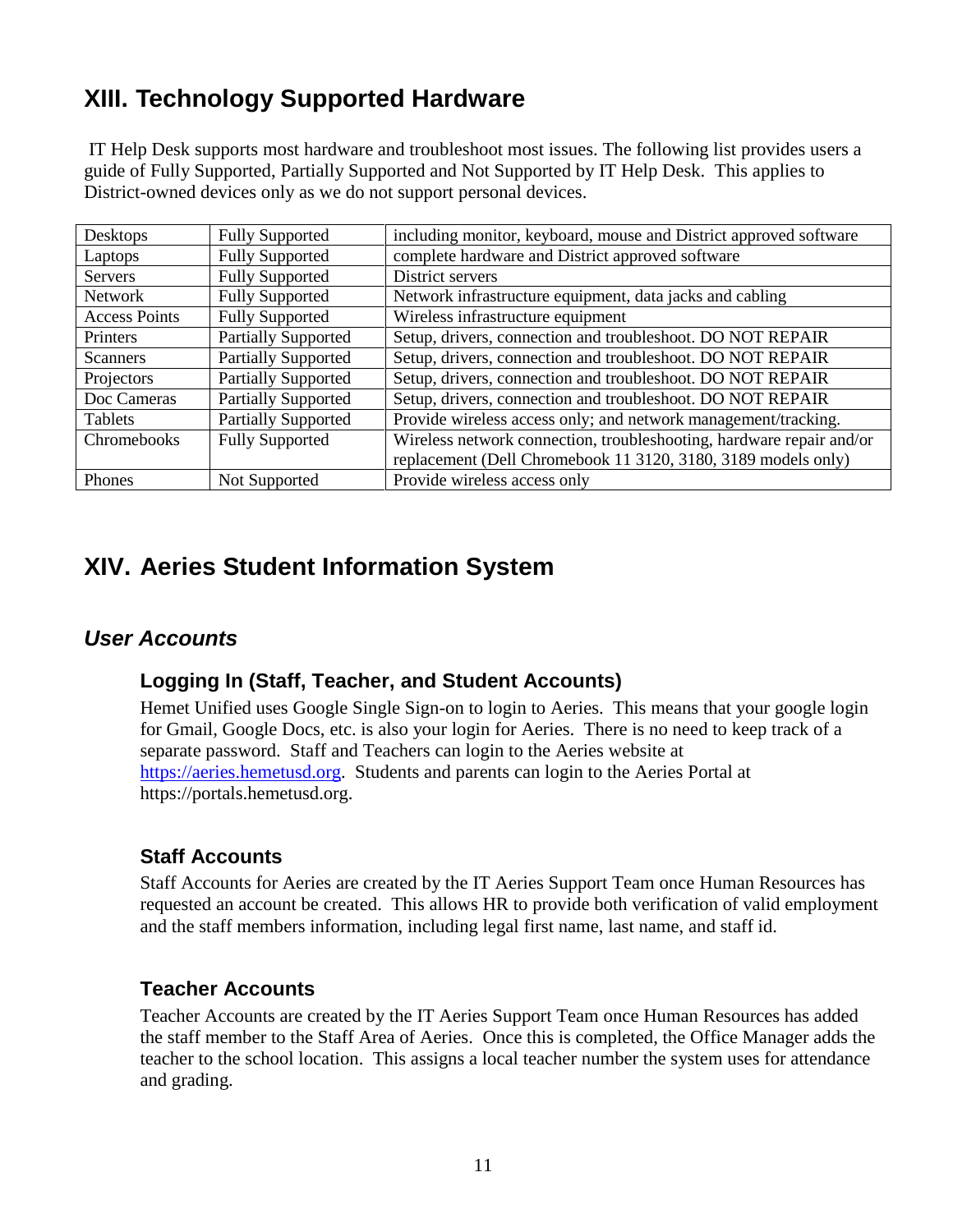### **Student Accounts (3rd – 12th grade)**

Student accounts are created automatically on a nightly basis for third grade and up. This means a student can login to the Aeries student portal the next day after becoming an active student in Hemet USD. Student accounts are created using the students first initial, last initial and student id. For Example, John Doe with id 123456 would have a login id of jd123456@stu.hemetusd.org

### **Parent Accounts**

Parents will need to create their own personal accounts to the portal. This account can be used for online re-registration and viewing their students attendance and grades. In order to create a portal account, the parent will also need to contact the school to receive their student's verification code. This code prevents individuals from creating an account and monitoring children they are not directly related to.

### *Parent Portal*

The Parent Portal allows parents to monitor their child's attendance and grades. Parents can login anytime day or night to see the current status of their child's academic situation. This allows parents to take a more active role in their child's education.

Parents have the option of configuring features on the portal to efficiently monitor their children's progress. These features are Weekly Progress Email and Alert Threshold Email. The Weekly Progress Email allows a parent to configure the portal to send an email weekly that outlines their child's current grades. It can be configured for any day of the week the parent desires. The Alert Threshold Email allows parents of Middle and High school students to create an upper and lower grade they wish to be notified about. For example, if the lower threshold is set to D, then the parent will receive an email when their child's grade drops to a D.